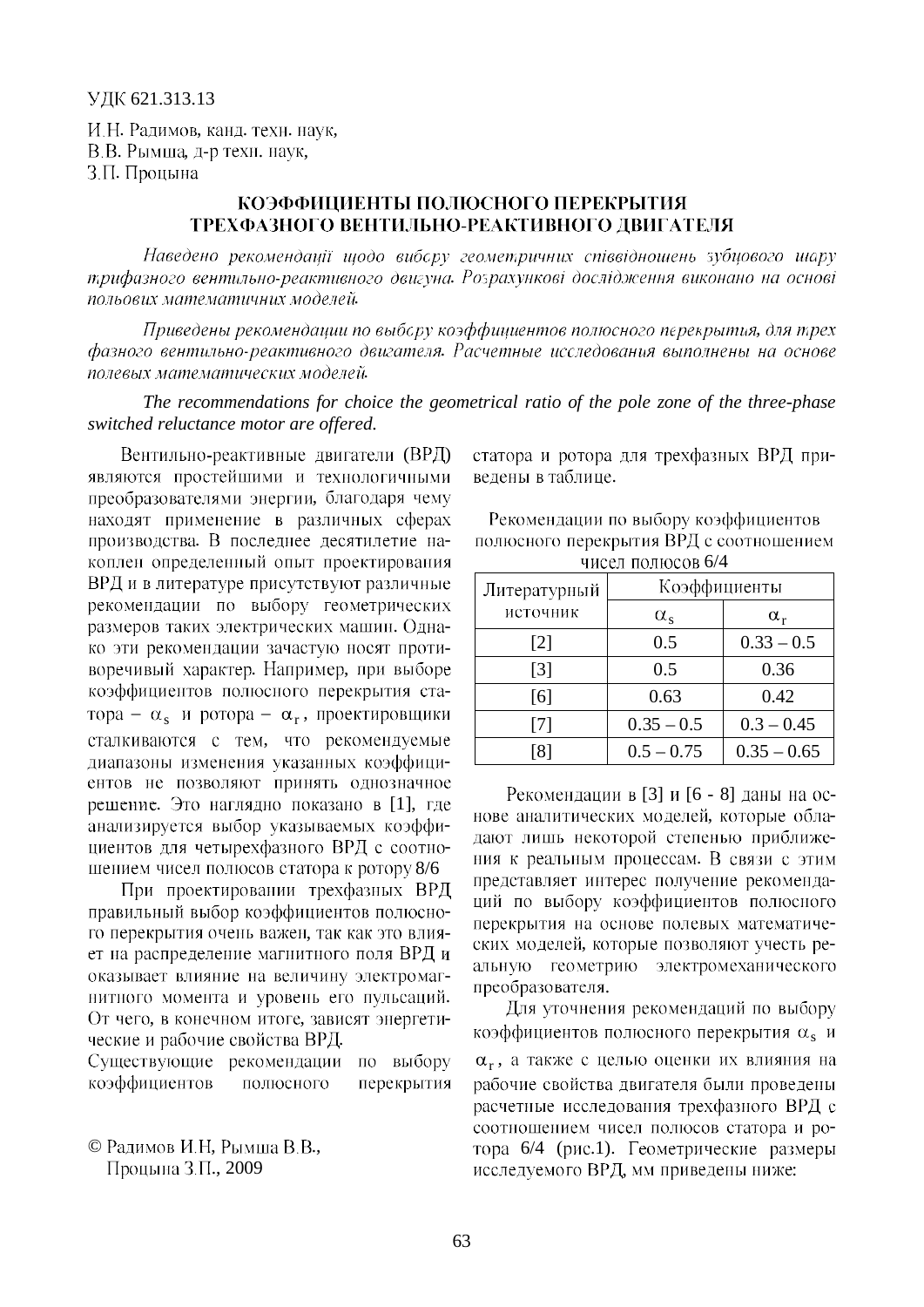| Размер                   | Значение |
|--------------------------|----------|
| Наружный диаметр статора | 82       |
| Наружный диаметр ротора  | 41.7     |
| Длина пакета статора     | 45       |
| Высота полюса статора    | 13       |
| Высота полюса ротора     | 6.2      |
| Воздушный зазор          |          |



Рис. 1. Поперечное сечение трехфазного ВРД

За номинальный принято момент, развиваемый ВРД при МДС фазы двигателя 480 A.

Изменение электромагнитного момента М рассматривается в зависимости от угла поворота ротора  $\Theta = (0 \div 45)$  мех. град. Где  $\Theta = 0$  мех. град. соответствует полностью согласованному положения полюса ротора относительно статора, когда ось зубца статора совпадает с осью паза ротора. А  $\Theta = 45$ мех. град. соответствует полностью рассогласованному положению. Зависимости  $M = f(\Theta)$  для трех значений магнитодвижущей силы (МДС) фазы представлены на рис. 2. Включение фазы осуществляется при  $\Theta$  = 37.5<sup>0</sup>, отключение – при  $\Theta$  = 7,5<sup>0</sup>, т.е. период коммутации равен  $30^0$ .

Рабочие свойства ВРД можно оценить по критерию - минимум коэффициента пульсаций момента при максимуме среднего электромагнитного момента:

- среднее значение статического электромагнитного момента M<sub>cp</sub>, получаемое интегрированием зависимости  $M = f(\Theta)$  на периоде коммутации

$$
M_{cp} = \frac{\sum_{i=1}^{N} M_i}{i}, i \in [1, N];
$$

- коэффициент пульсаций момента

$$
K_{\text{ny/loc}} = \frac{\max(M_i) - \min(M_i)}{2 \cdot M_{\text{cp}}}, \ i \in [1, N],
$$

где М<sub>і</sub> - значение мгновенного момента в іой точке зоны коммутации;  $N$  - число расчетных точек за период коммутации.



Указанные величины определяются на основе результатов расчета магнитного поля ВРД методом конечных элементов с использованием математической модели [4], при этом выполняется разбиение расчетной области на конечные элементы (см. рис. 1). Исходные данные для полевой модели готовятся в модуле параметризации геометрии (рис. 3), который входит в подсистему компьютерного моделирования ВРД [5].

Перемещение ротора осуществлялось от согласованного положения к полностью рассогласованному положению с шагом 3.75 градуса. Расчеты проводились для разных МДС фазы двигателя, от номинальной 480 А, до пятикратной перегрузки 2400 А.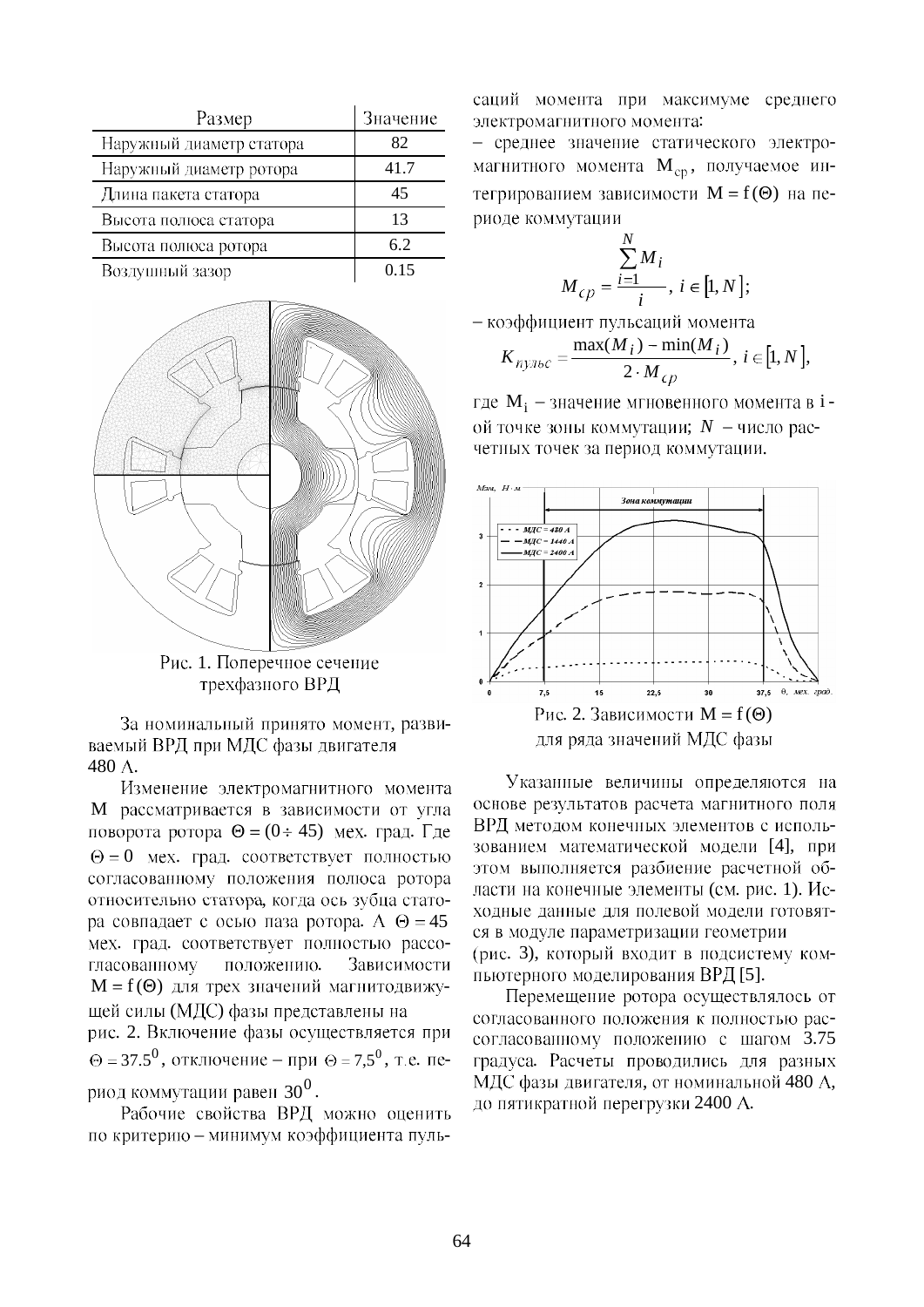



При проведении исследований диапазоны изменения коэффициентов  $\alpha_s$  и  $\alpha_r$  были следующими:  $\alpha_r \in [0.25; 0.6];$ приняты  $\alpha_s \in [0.3; 0.8]$ . Это позволило охватить практически всю область возможного изменения этих коэффициентов. Шаг изменения коэффициентов 0.01 о.е.

По результатам исследований построены линии равного уровня функций коэффициента пульсаций момента  $K_{ny,nc}$  и величины среднего момента  $M_{cp}$  от коэффициентов



Рис. 4. Уровни коэффициента пульсаций момента ВРД,  $K_{nv,loc.} = f(\alpha_s, \alpha_r)$ , при МДС = 480 А

полюсного перекрытия статора и ротора, полученные путем аппроксимации двухмерными сплайнами результатов расчета магнитного поля. Для номинальной МДС 480 А показаны линии уровня функций  $K_{ny,loc} = f(\alpha_s, \alpha_r)$ (рис.  $4)$  $\mathbf{M}$  $M_{cp} = f(\alpha_s, \alpha_r)$  (pnc. 5).

При пятикратной перегрузке, т.е. при МДС 2400 А, приведены линии уровня функ- $K_{ny\pi bc} = f(\alpha_s, \alpha_r)$ ций (рис.  $6)$  $\mathbf{M}$  $M_{cp} = f(\alpha_s, \alpha_r)$  (pnc. 7).



Рис. 5. Уровни среднего момента ВРД,  $M_{c} = f(\alpha_s, \alpha_r)$ , при МДС = 480 А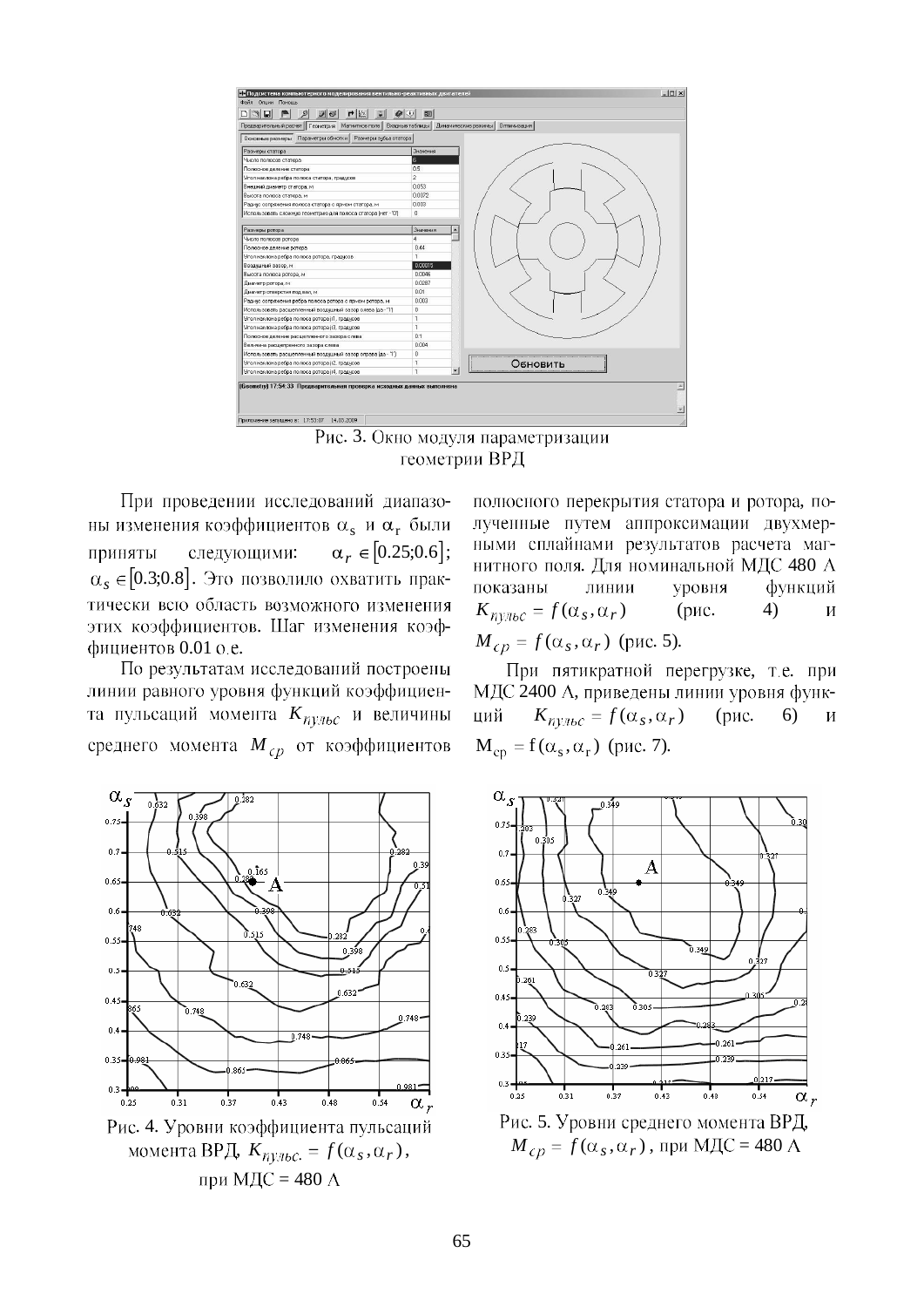

 $K_{ny,nbc.} = f(\alpha_s, \alpha_r),$ при МДС = 2400  $\AA$ 

Из представленного графического материала следует, что области экстремумов  $K_{\text{ny,loc}} = f(\alpha_s, \alpha_r)$  **H**  $M_{\text{cp}} = f(\alpha_s, \alpha_r)$ совпадают. Максимальный средний момент и минимальный уровень пульсаций обеспечиваются при коэффициентах полюсного пе- $\alpha_s = 0.65$  *H*  $\alpha_r = 0.4$ , *H* эти величины при номинальной МДС составляют соответственно  $M_{cp} = 0.35$   $H \cdot M$ ,  $K_{n \mu bc.} = 0.32 \, j.o.e.,$ рисунках  $4 - 7$ .



 $M_{cp} = f(\alpha_s, \alpha_r)$ , при МДС = 2400 А

Рассмотрим зависимость электромагнитного момента от положения ротора для электромеханического преобразователя ВРД, с рекомендованными в этой работе коэффициентами полюсного перекрытия статора и ротора (рис. 8). Для сравнения, приведем также зависимости момента, полученные по рекомендациям [3] и [6]. Зависимости момента от положения ротора при пятикратной перегрузке приведены на рис. 9.



Рис. 8. Зависимости электромагнитного момента от положения ротора при номинальной МДС